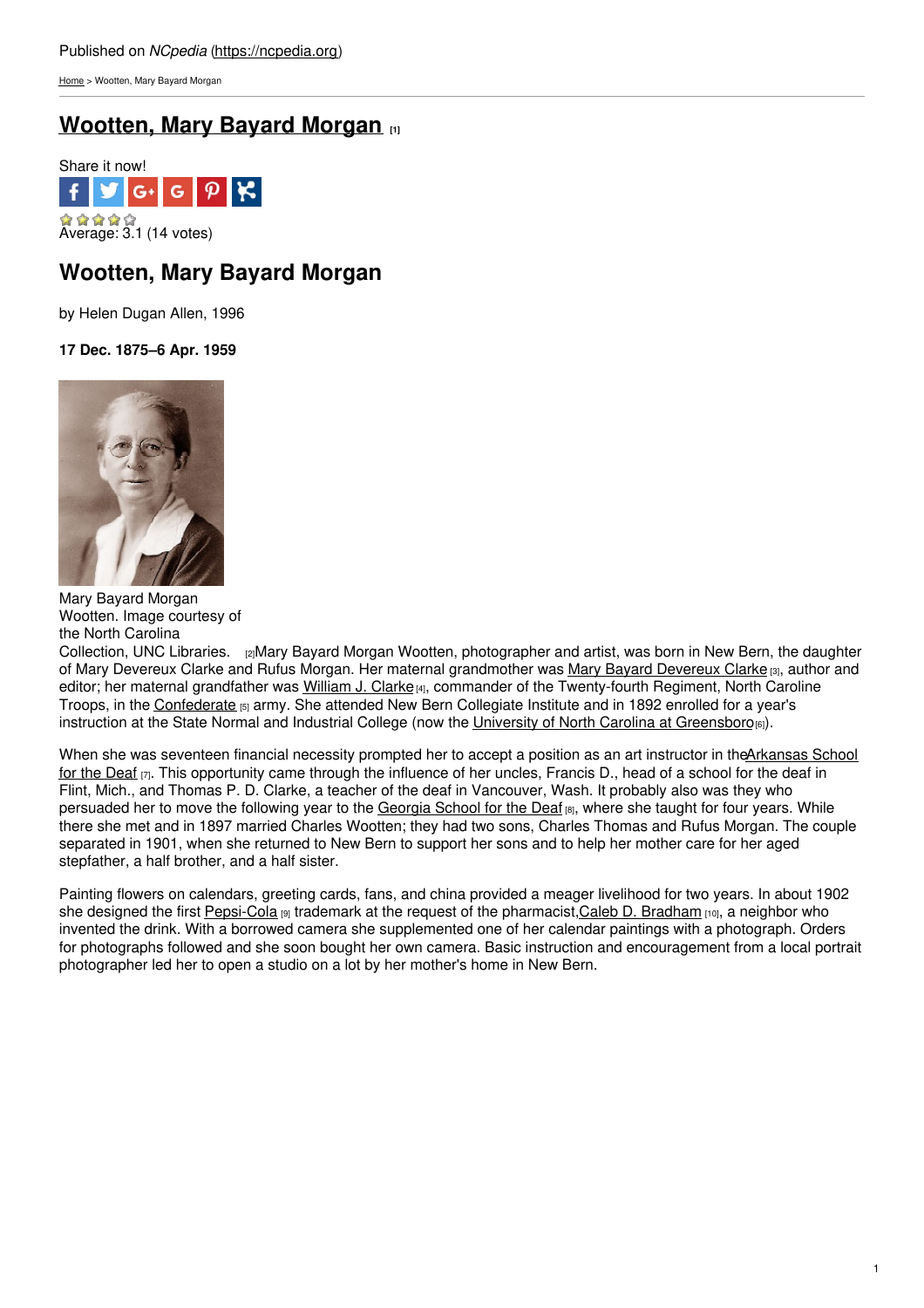

Mary Bayard Morgan Wootten. Image courtesy of the North Carolina Collection, UNC

[2]Business for a free-lance photographer was limited in the summer, and Mrs. Wootten sought supplementary work in nearby Camp Glenn, where the North [Carolina](https://ncpedia.org/national-guard) Guard [11] trained during the summer. The morale-boosting effect of her photographic services and the publicity they provided for the Guard prompted the commanding general to offer her official membership in the Guard with a uniform and the title, chief of publicity. This association continued until after [World](https://ncpedia.org/world-war-i) War  $I_{112}$ , when the U.S. commanding general atFort [Bragg](https://ncpedia.org/fort-bragg)  $II_{13}$  asked her to set up a studio on the base.

In 1914 Bayard Wootten made perhaps the first aerial photographs by a woman. In aWright [Brother's](https://ncpedia.org/aviation/wright-brothers) [14] plane, with a camera aimed straight down between her feet, which rested on the metal struts, she took views of New Bern and the [Neuse](https://ncpedia.org/rivers/neuse) River [15]. In 1917 Albert Rogers, a New York advertising executive and manager of the Grand Central Palace, the city's exposition building, was so impressed with Mrs. Wootten's work that he used her photographs for sales promotion, and he appointed her official photographer for the Palace. This led to a brief period of operating her own studio in New York.

Mrs. Wootten bought her first car, a Ford touring model, in 1918 and began a statewide portrait photographic service. Through a chain of agents in various towns who made appointments for sittings according to a preplanned schedule, she had clients from the mountains to the coast. Her innovative idea of posing her subjects in their home or other familiar environment instead of before a velvet curtain in a studio attracted favorable notice and imitation. Later, before there were good roads in many parts of the state, she extended her work to taking scenic pictures all over North Carolina for book illustrations and murals.

Through her affiliation with the National Guard and her growing reputation over the state, Mrs. Wootten came to the attention of a wide range of people. Among them, in 1919, was [Professor](https://ncpedia.org/biography/koch-frederick-henry) Frederick Koch [16], director of the Carolina Playmakers, who invited her to become the Playmakers photographer. This Chapel Hill association was expanded in 1921 to include the *[Yackety](http://www.lib.unc.edu/ncc/uncyearbooks.html) Yack* [17], the university's yearbook, and these contracts continued until 1947. In 1928 she opened a studio in Chapel Hill, where her half brother, George Moulton, later joined her in business.

After 1928 she spent most of her time in Chapel Hill, where, in addition to doing portrait work at her studio and traveling across the state, she collaborated with a number of authors in providing illustrations for their books. Among these were *[Backwoods](https://www.worldcat.org/title/charleston-azaleas-and-old-bricks/oclc/1506282) America* by Charles Morrow Wilson[18]; *Cabin in the Laurel* by Muriel [Sheppard](http://uncpress.unc.edu/books/T-1303.html) [19]; *Charleston, Azaleas, and Old Bricks* by Samuel Gaillard Stoney [20]; *Old Homes and [Gardens](https://www.worldcat.org/title/old-homes-and-gardens-of-north-carolina/oclc/1511096) of North Carolina*[21], published for the Garden Clubs of North Carolina with text by Archibald [Henderson](https://ncpedia.org/biography/henderson-archibald-0) [22]; *New Castle, Delaware, [1651–1939](https://www.worldcat.org/title/from-my-highest-hill-carolina-mountain-folks/oclc/38842193?referer=di&ht=edition)*, by Anthony Higgins [23]; and *From My Highest Hill* by Olive Tilford Dargan<sub>[24]</sub>.

Wide recognition also came to Mrs. Wootten through the exhibition of her work. In addition to numerous shows in North Carolina, her photographs were displayed in Charleston, Richmond, Boston, Chicago, and New York.

After taking approximately 600,000 pictures, she retired from working behind the camera in 1948 after suffering an eye hemorrhage. Nevertheless, she continued to direct the operations of her Chapel Hill studio until 1954, when she returned to New Bern. She died there five years later and was buried in Cedar Grove Cemetery. There is a large collection of Mary Bayard Wootten's [photographs](https://ncpedia.org/university-north-carolina-chapel-hi) and negatives in the North Carolina Collection at the University of North Carolina, Chapel **Hill** [25].

### **References:**

*Durham Morning Herald*, 31 Oct. 1954.

John B. Green, *A New Bern Album* (1985).

T. C. Moore, personal contact, April 1974.

New Bern *Sun-Journal*, 2 July 1976.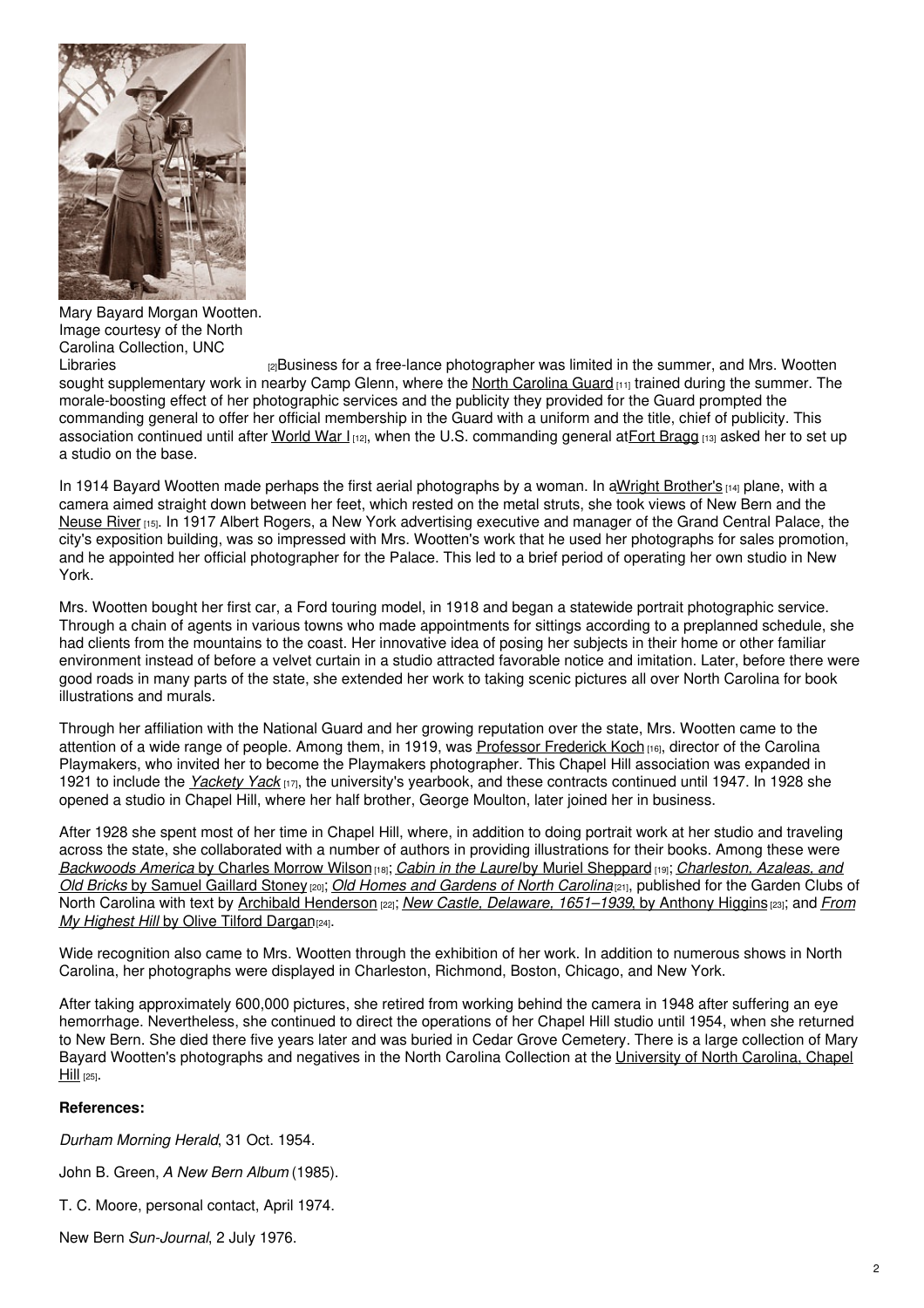Raleigh *News and Observer*, 5 Dec. 1937.

Mary Bayard Wootten, personal contact, 1945–51.

Charles and Rufus Wootten to Helen Dugan Allen, 1974.

### **Additional Resources:**

Bayard Morgan Wootten Photographic Collection, circa 1870-1979 (bulk 1904-1954), UNC Libraries: <http://www.lib.unc.edu/ncc/pcoll/inv/P0011/P0011.html> [26]

Wootten, Bayard Morgan in WorldCat: https://www.worldcat.org/search? [q=au%3AWootten%2C+Bayard+Morgan%2C&qt=hot\\_author](https://www.worldcat.org/search?q=au%3AWootten%2C+Bayard+Morgan%2C&qt=hot_author) [27]

Bayard Wootten, UNC Libraries: <http://www.lib.unc.edu/ncc/pcoll/wootten/bwbio.html> [2]

A Portfolio of Bayard Wootten Photographs, UNC Libraries: <http://www.lib.unc.edu/ncc/pcoll/wootten/> [28]

"Bayard Wootten 1875-1959." N.C. Highway Historical Marker C-70, N.C. Office of Archives & History. [https://www.ncdcr.gov/about/history/division-historical-resources/nc-highway-historical-marker-program/Markers.aspx?](https://www.ncdcr.gov/about/history/division-historical-resources/nc-highway-historical-marker-program/Markers.aspx?sp=Markers&k=Markers&sv=C-70) sp=Markers&k=Markers&sv=C-70 [29] (accessed May 8, 2013).

#### **Image Credits:**

Mary Bayard Morgan Wootten. Image courtesy of the North Carolina Collection, UNC Libraries. Available from <http://www.lib.unc.edu/ncc/pcoll/wootten/bwbio.html> [2] (accessed May 8, 2013).

Mary Bayard Morgan Wootten. Image courtesy of the North Carolina Collection, UNC Libraries. Available from <http://www.lib.unc.edu/ncc/pcoll/wootten/bwbio.html> [2] (accessed May 8, 2013).

**Subjects:** [Artists](https://ncpedia.org/category/subjects/artist) [30] [Biographies](https://ncpedia.org/category/subjects/biography-term) [31] [Women](https://ncpedia.org/category/subjects/women) [32] **Authors:** Allen, Helen [Dugan](https://ncpedia.org/category/authors/allen-helen-dugan) [33] **Origin - location:** New [Bern](https://ncpedia.org/category/origin-location/coastal-41) [34] [Chapel](https://ncpedia.org/category/origin-location/piedmont-5) Hill [35] [University](https://ncpedia.org/category/origin-location/piedmon-33) of North Carolina at Chapel Hill[36] **From:** Dictionary of North Carolina [Biography,](https://ncpedia.org/category/entry-source/dictionary-no) University of North Carolina Press.[37]

1 January 1996 | Allen, Helen Dugan

**Source URL:** https://ncpedia.org/biography/wootten-mary-bayard

#### **Links**

- [1] https://ncpedia.org/biography/wootten-mary-bayard
- [2] http://www.lib.unc.edu/ncc/pcoll/wootten/bwbio.html
- [3] https://ncpedia.org/biography/clarke-mary
- [4] https://ncpedia.org/biography/clarke-william-john
- [5] https://ncpedia.org/confederate-party
- [6] https://ncpedia.org/university-north-carolina-greensbor
- [7] http://www.arschoolforthedeaf.org/education/components/layout/default.php?sectionid=4&amp:url\_redirect=1
- [8] http://www.gsdweb.org/
- [9] https://ncpedia.org/pepsi-cola
- [10] https://ncpedia.org/biography/bradham-caleb-davis
- [11] https://ncpedia.org/national-guard
- [12] https://ncpedia.org/world-war-i
- [13] https://ncpedia.org/fort-bragg
- [14] https://ncpedia.org/aviation/wright-brothers
- [15] https://ncpedia.org/rivers/neuse
- [16] https://ncpedia.org/biography/koch-frederick-henry
- [17] http://www.lib.unc.edu/ncc/uncyearbooks.html
- [18] https://www.worldcat.org/title/backwoods-america/oclc/31556018
- [19] http://uncpress.unc.edu/books/T-1303.html
- [20] https://www.worldcat.org/title/charleston-azaleas-and-old-bricks/oclc/1506282
- [21] https://www.worldcat.org/title/old-homes-and-gardens-of-north-carolina/oclc/1511096
- [22] https://ncpedia.org/biography/henderson-archibald-0
- [23] https://www.worldcat.org/title/new-castle-delaware-1651-1939/oclc/3309341
- [24] https://www.worldcat.org/title/from-my-highest-hill-carolina-mountain-folks/oclc/38842193?referer=di&ht=edition
- [25] https://ncpedia.org/university-north-carolina-chapel-hi
- [26] http://www.lib.unc.edu/ncc/pcoll/inv/P0011/P0011.html
- [27] https://www.worldcat.org/search?q=au%3AWootten%2C+Bayard+Morgan%2C&qt=hot\_author